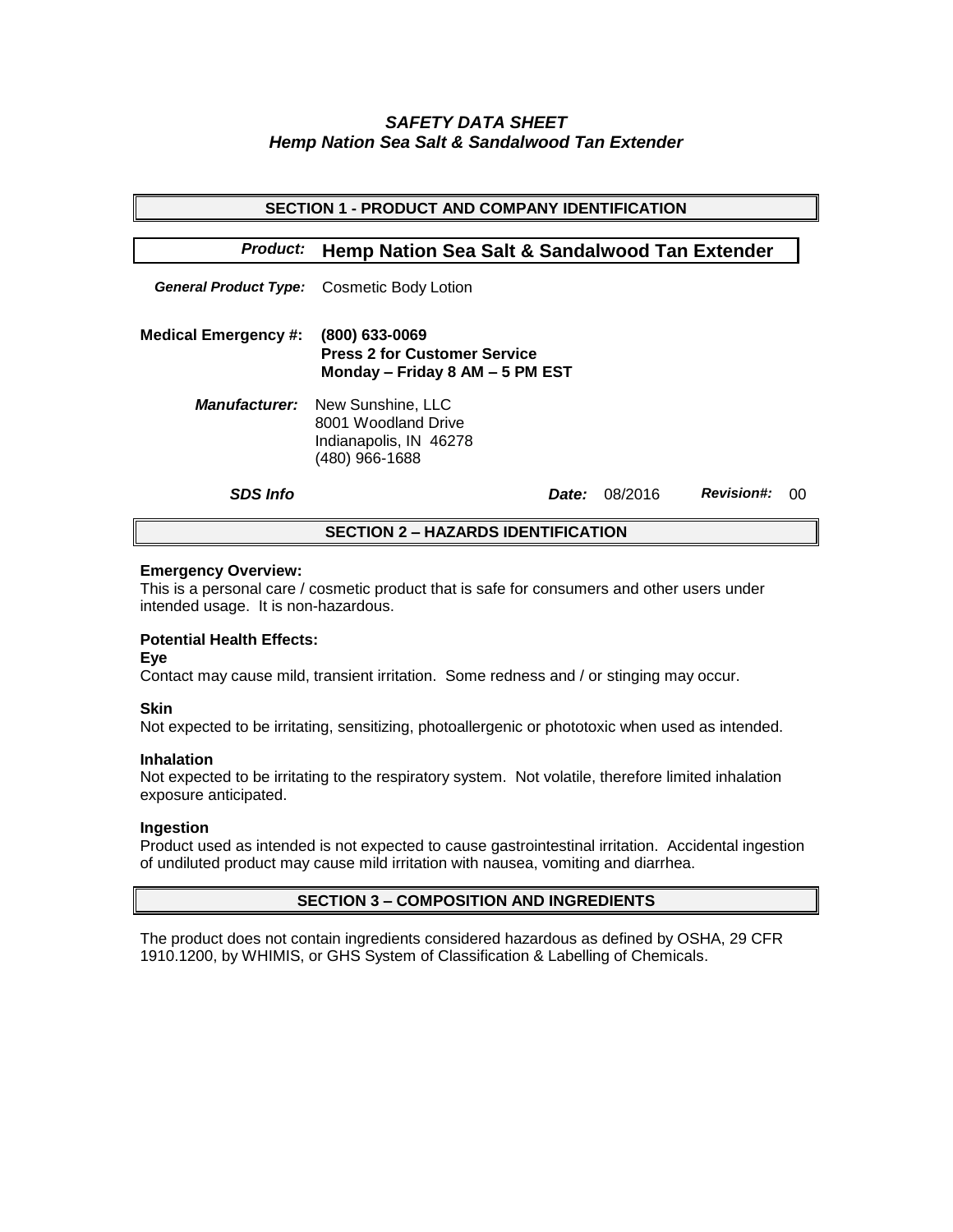# **SECTION 4 – FIRST AID MEASURES**

# **Eye**

Thorough rinsing for 15 – 20 minutes is recommended. If irritation persists, contact a physician.

### **Skin**

Discontinue use of product. Apply cold compresses to affected areas to relieve discomfort. If discomfort persists, contact a physician.

### **Inhalation**

If respiratory irritation occurs, remove individual to fresh air.

### **Ingestion**

Accidental ingestion of product may require medical attention. In case of accidental ingestion dilute with water. Do not induce vomiting. If discomfort persists, contact a physician.

# **SECTION 5 – FIRE FIGHTING MEASURES**

**Extinguishing Media:** Use chemical foam, dry chemical, carbon dioxide or water. **Explosion Hazard:** Not applicable.

**Fire Fighting Info:** Contact emergency personnel. Use self-contained breathing apparatus and protective gear, if large quantities of product are involved. Hazardous decomposition products may be released. Thermal degradation may produce oxides of carbon and / or nitrogen, hydrocarbons and / derivatives.

# **SECTION 6 – ACCIDENTAL RELEASE MEASURES**

## **Procedures for Spill / Leak Clean-up:**

**Household Settings:** Absorb liquid and scrub the area. Dilute with water until surface is no longer slippery.

**Non-Household Settings:** Use safety glasses if splash hazard exist. Use gloves and other protective clothing to prevent skin contact.

## **SECTION 7 – HANDLING AND STORAGE**

#### **Precautions for Safe Handling:**

**Household Settings:** Avoid contact with eyes.

**Non-Household Settings:** No unusual handling or storage requirements. Storage in large quantities (warehouse) should be in a well-ventilated, cool area.

## **Conditions for Safe Storage:**

**Household Settings:** Normal household storage.

**Non-Household Settings:** No unusual handling or storage requirements. Storage in large quantities (warehouse) should be in a well-ventilated, cool area.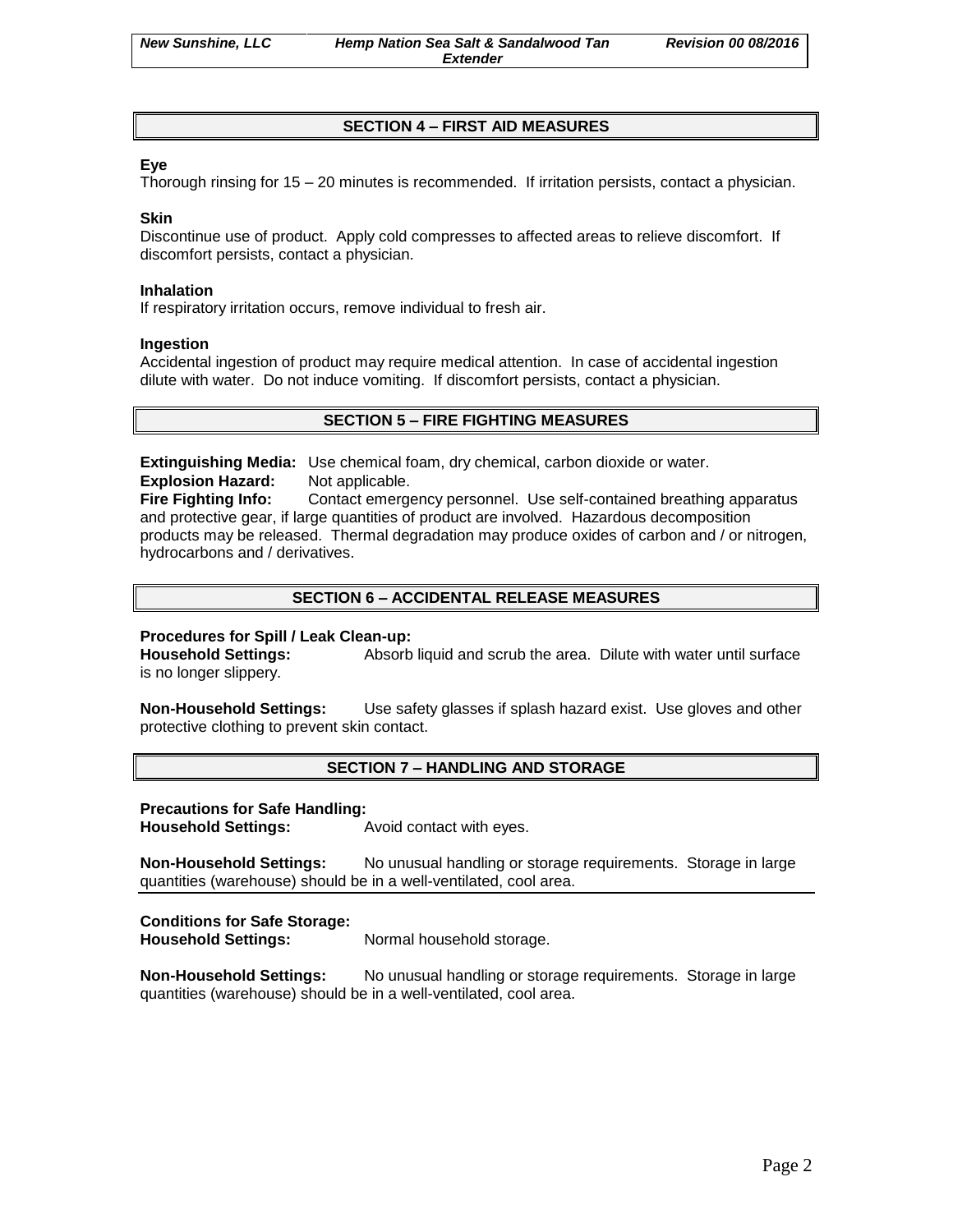### **SECTION 8 – EXPOSURE CONTROLS / PERSONAL PROTECTION**

**Household Settings:** This is a personal care / cosmetic product that is safe for consumers and other users under normal and reasonably foreseen use.

**Non-Household Settings:** Use safety glasses if splash hazards exist, use gloves and other protective clothing to prevent skin contact. Always follow good hygienic work practices. Avoid prolonged contact with skin and clothing.

### **SECTION 9 – PHYSICAL AND CHEMICAL PROPERTIES**

Physical State Viscous liquid body lotion. Appearance Various colored viscous liquid.<br>
Odor Color Color Fragrant. Odor Threshold Not available pH 3.5 – 7.5 Melting Point/Freezing Point Not Applicable Boiling Point >212 F / 100 C Flash Point  $>212$  F / 100 C Evaporation Rate Not Applicable Flammability Not Applicable Upper/Lower Flammablilty Not Applicable Vapor Pressure Not Applicable Vapor Density Not Applicable Relative Density Not Available Specific gravity at 25C Not available. Solubility in water at 20C Slightly Insoluble Partition coefficient Not Applicable Auto-iginition Temp Not Applicable Decomposition Temp Not Available Viscosity 20,000 – 150,000 cps. Volatile % Complies with Federal and State VOC regulations.

### **SECTION 10 – STABILITY AND REACTIVITY**

**Other Recommendations:** None

**Conditions to Avoid:** No applicable information has been found.

#### **SECTION 11 – TOXICOLOGICAL INFORMATION**

This is a personal care / cosmetic product that is safe for consumers and other users under intended and reasonably foreseeable use.

| <b>Chronic Effects:</b> | Finished product is not expected to have chronic health effects.          |  |  |
|-------------------------|---------------------------------------------------------------------------|--|--|
| <b>Target Organs:</b>   | No adverse health effects on target organs expected for finished product. |  |  |
| <b>Carcinogenicity:</b> | Finished product is not expected to be carcinogenic.                      |  |  |
|                         | IARC: No<br>NTP: No<br>OSHA: No                                           |  |  |

#### **SECTION 12 – ECOLOGICAL INFORMATION**

The product ingredients are expected to be safe for the environment at concentrations predicted under normal use and accidental spill scenarios.